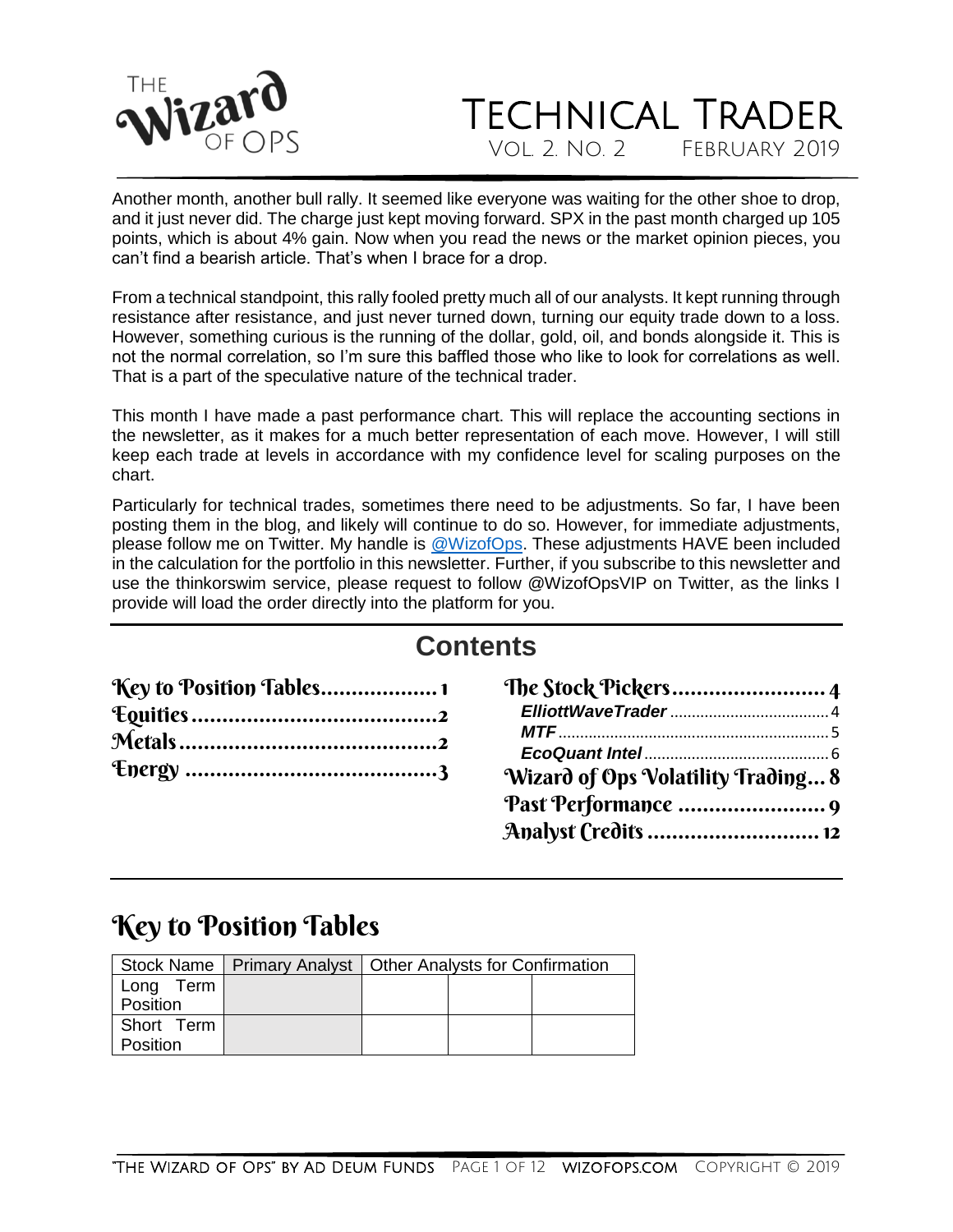

## <span id="page-1-0"></span>**Equities**

#### **Position Table:**

| <b>SPX</b>   | Avi:<br><b>FWT</b> | MTF<br>EcoQuant<br>Intel | Hadik:<br>Insiide<br>Track |
|--------------|--------------------|--------------------------|----------------------------|
| Long<br>Term | Bearish            | Undetermined             | Bearish lean               |
| Short<br>erm | Undetermined       | Undetermined             | Bearish Lean               |

**The Long-Term Trade:** Hold 3 SPX 21Jun19 2500/2525 put vertical @\$4.85 debit. This trade uses \$1455 in capital.

#### **The Plan:** None.

**Thesis:** As the rally advanced and took out every resistance that was laid out in front of it, our position and the analysts got more and more baffled. There are alternatives that still are looking for a downturn, and there are alternatives that leave open the possibility for an advance to 2800-3000.

So the smart strategy is to sit out for a while until this resolves itself, and all the analysts get back on track with equities. This tends to happen from time to time, and there is no need to force feed a trade when there is so much uncertainty. For now, I will monitor the situation, and if a significant top or bottom takes hold, I will put on a trade before the next

# <span id="page-1-1"></span>Metals

#### **Position Table:**

| GLD, SLV,         | Hadik:         | MTF<br>$\sim$  | Avi:           |
|-------------------|----------------|----------------|----------------|
| <b>GDX</b>        | Insiide        | EcoQuant       | EWT            |
|                   | <b>Track</b>   | Intel          |                |
|                   |                |                |                |
| Long Term         | <b>Bullish</b> | <b>Bullish</b> | <b>Bullish</b> |
| <b>Short Term</b> | Possible       | Possible       | Bearish        |

#### **The Long-Term Trade:**

Hold 100 GLD 21Jun19 \$30/\$33/\$36 call butterfly at (\$.04) credit. This is a guaranteed \$400 profit.

expiration. But for now I will wait for the fireworks to end.

If you want to know my lean as to what I think will happen, I believe it depends on what happens with the China trade negotiations. If that comes to a peaceful and somewhat favorable resolution, I think we will challenge all-time highs. If tariffs hit, we will experience a precipitous drop before any kind of advance. With such a catalyst hanging over our heads, it is smart to sit this one out in the intermediate term. As for the long-term trade, this was put on in November, then fell through the cracks. For that, I apologize. I would keep it on anyway because whether we head up or down in the intermediate term, the ultimate destination is down in the long term, then a major bounce over the next year or two. So this trade would still be valid in my book.

#### **The Short-Term (1-Month) Trade**: None.

**Long-Term Graphic:** 31-day interval for June trade. See the bottom left corner for dates.



Buy 50 GDX 16Aug19 \$24/\$26/\$28 call butterflies at \$.25 debit. This trade uses \$1,250 in capital.

**Thesis:** GLD and GDX are expected to advance through 2020, of course with some slight consolidations throughout that run. They have been advancing quite well, making the June GLD trade a resounding winner. GDX is also now joining the rally. The reason I did a butterfly is if there is a pullback in either GDX or GLD, I will sell the bearish leg of the fly at a **(continued on page 3)**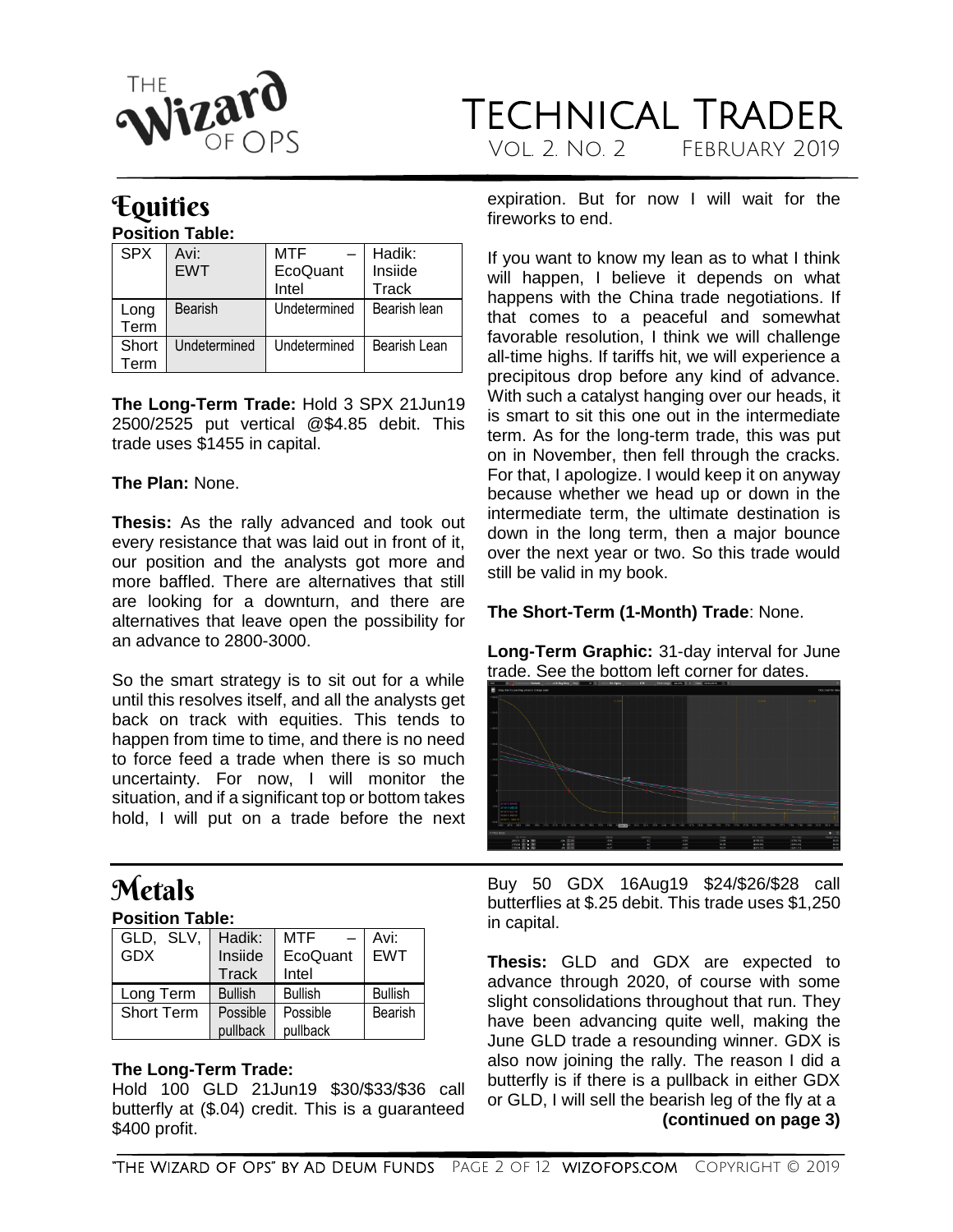

## TECHNICAL TRADER VOL. 2. NO. 2

**(Metals continued)** profit. If they do not pullback or consolidate, we can just realize whatever profits come.

There may also be a silver move in the near term, so keep your eyes peeled to Twitter.

**The Short-Term (1-Month) Trade:** There is no short-term trade at this time. Keep an eye out on Twitter when this pullback completes.

**Long-Term GLD Graphic:** 31-day interval for June trade. See the bottom left corner for dates.



# <span id="page-2-0"></span>*<u>Energy</u>*

| <b>Position Table:</b> |  |
|------------------------|--|
|                        |  |

| USO,<br>XOP | <b>MTF</b>            | - Hadik: Insiide |
|-------------|-----------------------|------------------|
|             | <b>EcoQuant Intel</b> | Track            |
| Long        | <b>Bullish</b>        | <b>Bullish</b>   |
| Term        |                       |                  |
| Short       | Pullback              | Pullback         |
| Term        |                       |                  |

**The Long-Term Trade:** Hold 20 USO 19Jul19 \$9/\$11/\$13 butterflies @\$.44 debit. This trade uses \$880 in capital

Buy 50 UNG 19Jul19 \$25/\$27/\$29 butterflies @\$.25 debit. This trade uses \$1,250 in capital

**The Plan:** Upon a pullback, sell the bearish leg of the butterfly in USO. Risk full premium in UNG, but be nimble with thesis change.

**Thesis:** USO has relaxed a bit, and hasn't advanced much over the past month. This is fantastic news, as this trade has been working **Long-Term GDX Graphic:** 45-day interval for June trade. See the bottom left corner for dates.



very well with already 50% gains. There has been a slight threat of a pullback, which at this point would be welcome since our butterfly is centered at 11, but for now, the trade is going exceptionally well and the thesis supports further gains.

Considering how well EQI has been doing with energy, I decided to add a trade regarding natural gas. Natural gas is considered the "widow maker" since its sporadic, volatile moves can leave traders broke. Fortunately, we know options and how to manage for such a risk. The offerings on UNG had no expirations between April and July, and considering the widow making nature of natural gas, I decided to play it safe and do the July expiration.

**The Short-Term Trade:** No short-term trade at this time. When we reach pullback targets, I may put on a short-term bullish trade. Keep an eye on Twitter for details.

#### **(continued on page 4)**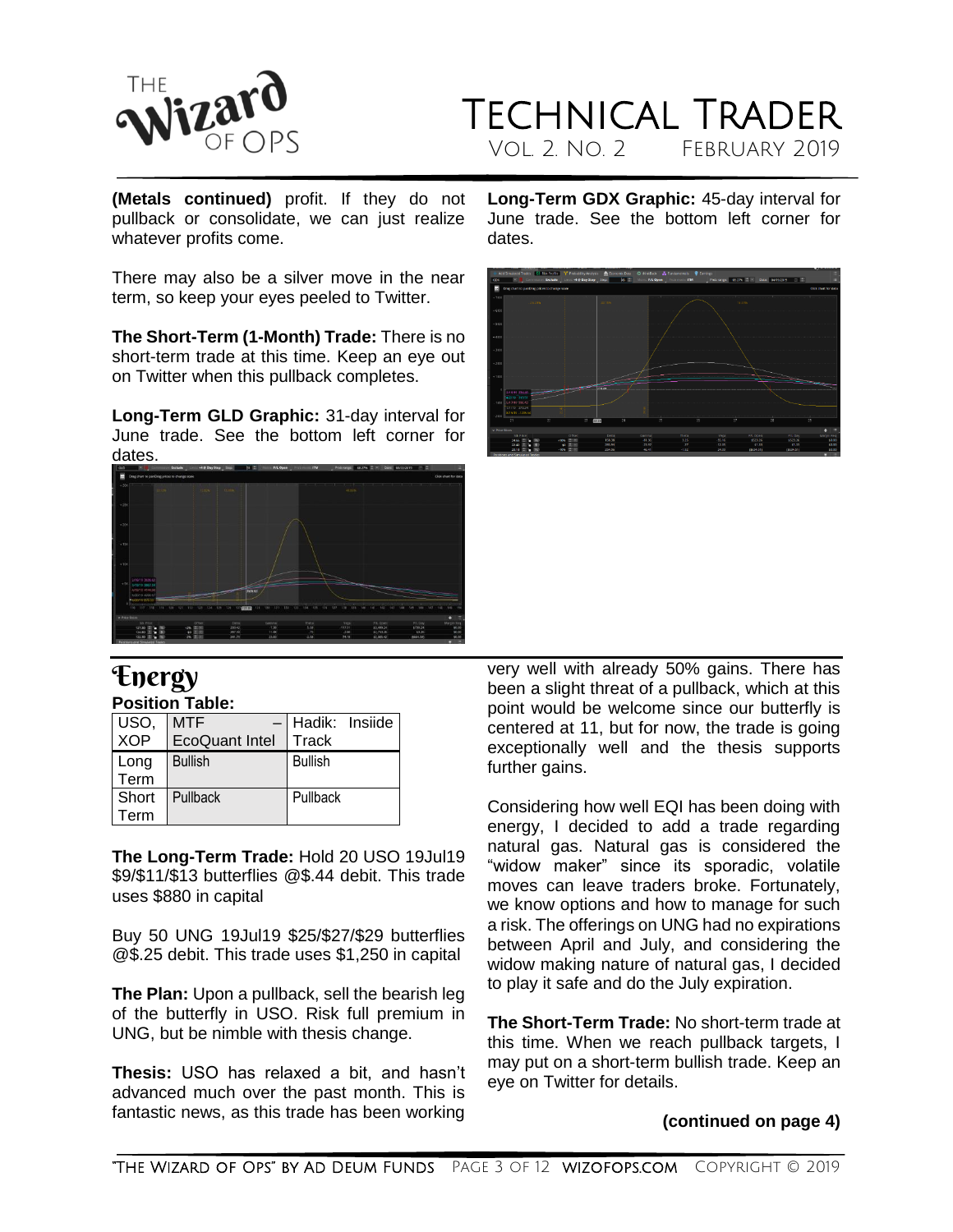

## Technical Trader VOL. 2. NO. 2 FEBRUARY 2019

#### **(Energy continued)**

**Long Term USO Graphic:** 38-day interval for June trade. See the bottom left corner for dates.

![](_page_3_Figure_4.jpeg)

# **Bonds**

#### **Position Table:**

| I TLT                     | Hadik:<br>Insiide Track   EWT | Zac/Xenia      |
|---------------------------|-------------------------------|----------------|
| Long Term                 | Bearish                       | <b>Bullish</b> |
| Short Term   Lean Bearish |                               | Bearish        |

**The Long-Term Trade**: Hold 10 TLT 21Jun19 \$118/\$122 call vertical @\$1.03 credit. This trade uses \$2970 in capital.

**The Short-Term Trade:** No short-term trade at this time.

**Thesis**: Bonds have finally consolidated and look to be headed lower. The trade is still down quite a bit, but considering the forecast of consolidation and downtrend in the near future, I will re-evaluate how to proceed once that happens.

### <span id="page-3-0"></span>The Stock Pickers

<span id="page-3-1"></span>*ElliottWaveTrader*

**New Trade Idea:**

**Advanced Micro Devices (AMD)**

**Long Term UNG Graphic:** 38-day interval for June trade. See the bottom left corner for dates.

![](_page_3_Figure_16.jpeg)

I have reiterated my fundamental bearish position in bonds enough that you might have it memorized. Therefore, you know I will not trade any upside in bonds, I will only be adding or subtracting bearish positions. If another rally is to come, I will be making another bearish bond trade, but that may not be for another month or two.

**Long-Term Graphic:** 31-day interval for June trade. See the bottom left corner for dates.

![](_page_3_Picture_19.jpeg)

**Thesis:** Zac Mannes thinks AMD is going to fall in a first wave over the next month to 18.

**Wizard of Ops Commentary:** AMD has been a volatile stock since its precipitous and newsworthy rise last August, making swings of up to 50% in 1-month timeframes. This makes AMD a fantastic candidate for a technical options trade.

#### **(continued on page 5)**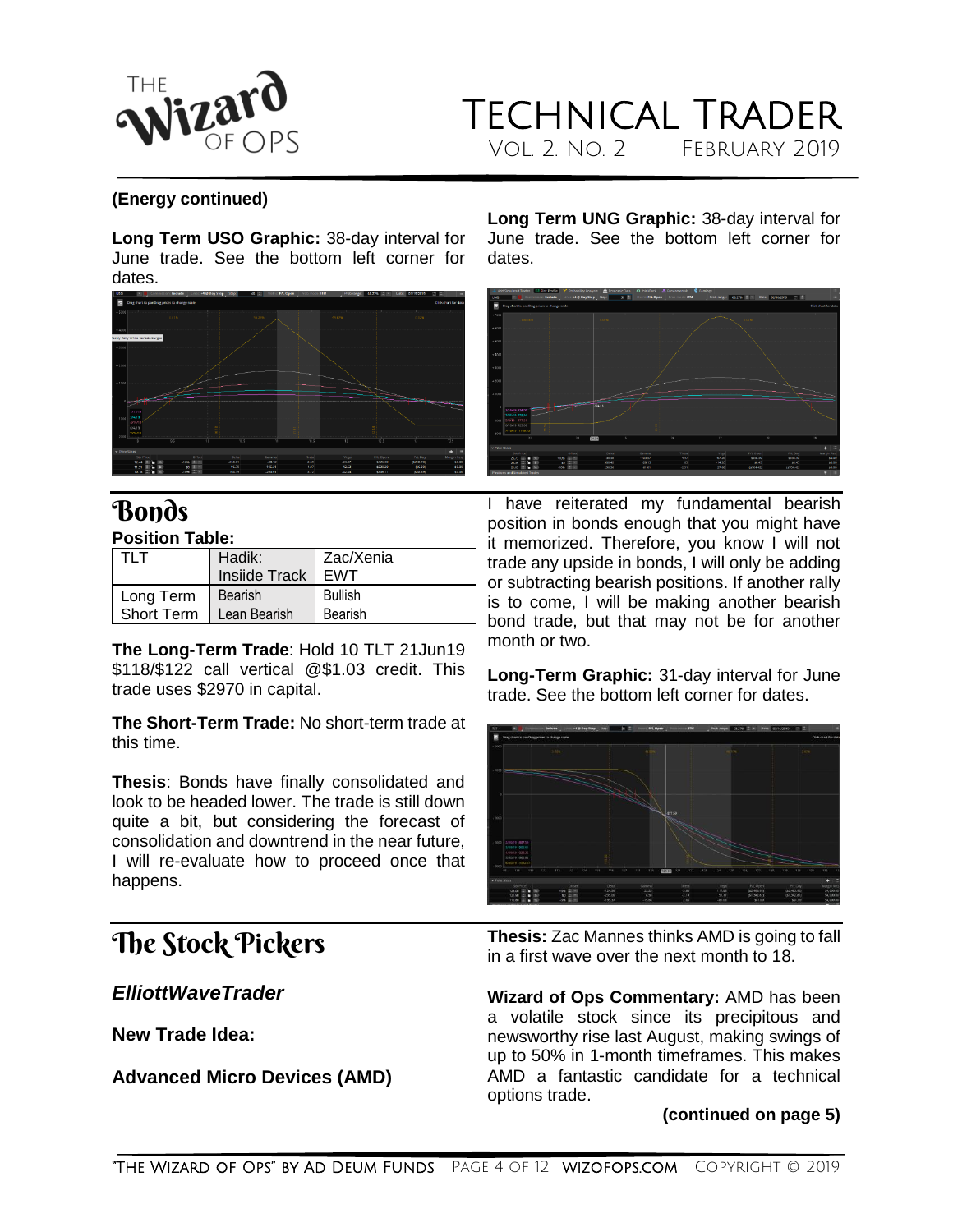![](_page_4_Picture_0.jpeg)

### TECHNICAL TRADER<br>VOL 2. NO. 2 FEBRUARY 2019 Vol. 2. No. 2 February 2019

#### **(The Stock Pickers continued)**

Since the rise, AMD options have been priced reasonably for the volatility. In fact, the net risk premium has been close to zero for the past couple of months, meaning the options have been priced appropriately. When there is a drop however, the historical volatility spikes with only a minimal spike to the implied volatility, which means there is little by ways of an IV advantage in this trade. Therefore, I will attempt to maximize gains of a correct thesis by executing a long gamma vertical.

**The Trade:** Buy 30 AMD 15Mar19 \$20/\$21 put vertical @\$.15 debit. *This trade uses \$450 in capital.*

**The Plan:** Risk the full premium.

**Graphic**: 7-day interval for March trade. See the bottom left corner for dates.

![](_page_4_Picture_7.jpeg)

#### **Old News:**

### **Palo Alto Networks (PANW)**

**Thesis:** Zac Mannes thinks PANW is going to fall in a third wave over the next year.

**Wizard of Ops Commentary:** PANW has not even sniffed a fall over the past month. In fact, it rallied an additional 10%, which cut the value of our vertical in half. It has until June to fall, and any bad news regarding China will hurt this stock, but it was a tough month to hold onto this trade.

**The Trade:** Hold 10 21Jun19 PANW \$165/\$160 put verticals @\$.78 debit. *This trade uses \$780 in capital.*

**The Plan:** Risk the full premium.

**Graphic**: 31-day interval for June trade. See the bottom left corner for dates.

![](_page_4_Picture_15.jpeg)

<span id="page-4-0"></span>![](_page_4_Figure_16.jpeg)

![](_page_4_Picture_17.jpeg)

Image Source: Jake Gaft.

### **SPDR Healthcare ETF (XLV)**

#### **Thesis:**

![](_page_4_Figure_21.jpeg)

**(continued on page 6)**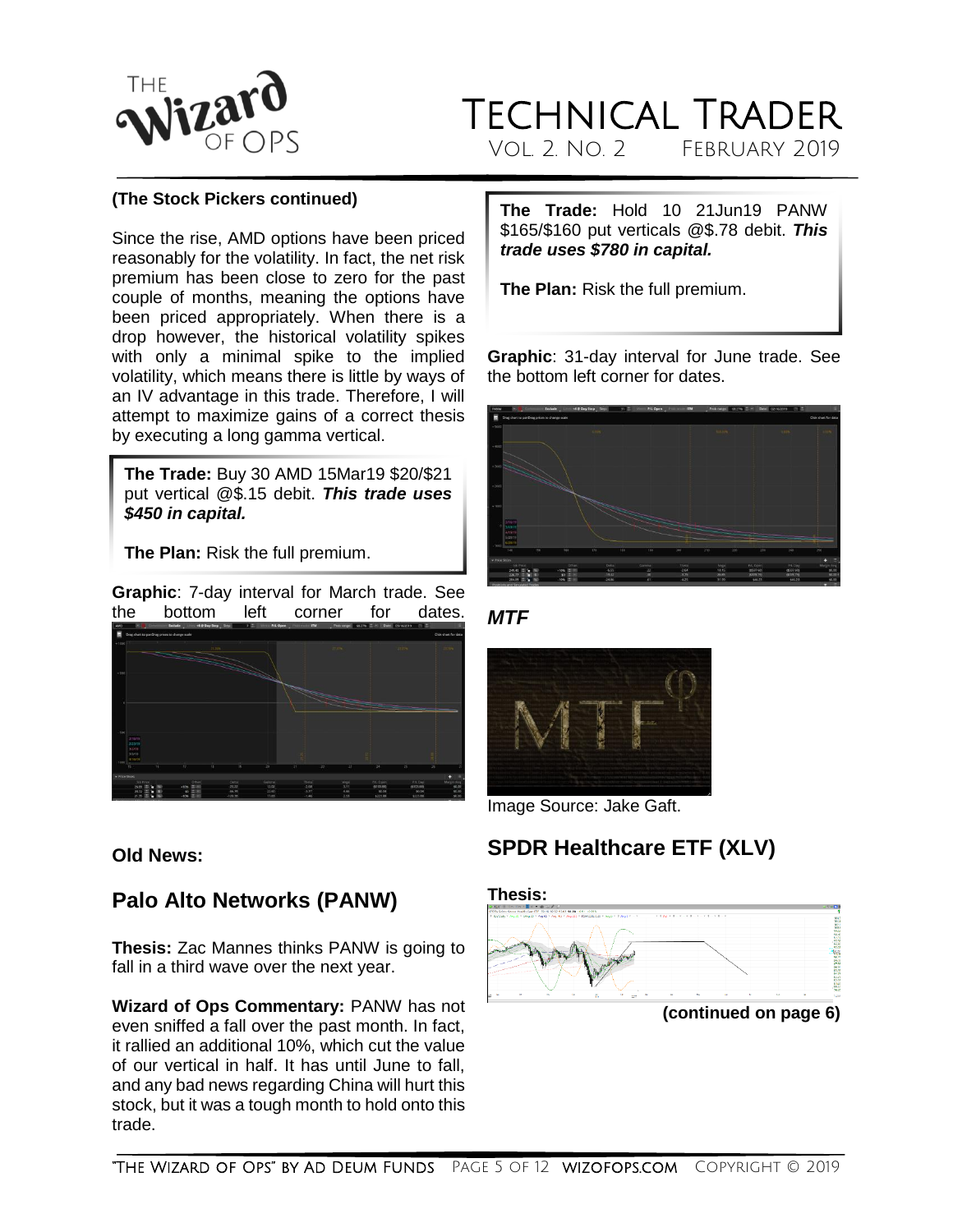![](_page_5_Picture_0.jpeg)

**(The Stock Pickers continued)**

**Wizard of Ops Commentary:** This XLV thesis is perfect for a premium burning butterfly. Since we have a resistance level, I will put that as near the center of the fly and hopefully let this ride for a couple of months like we have at the XLU trade. Note: the chart above is showing Heiken-Ashi candlesticks.

**The Trade:** Buy 10 18Apr19 XLV \$92/\$95/\$98 call butterflies @ \$.73 debit. *This trade uses \$730 in capital.*

**The Plan:** If this drops below \$92, I will see if there is an issue with this thesis. Otherwise, let premium burn and collect profits.

**Graphic**: 15-day interval for April trade. See the bottom left corner for dates.

![](_page_5_Picture_7.jpeg)

### **Old News: SPDR Utilities ETF (XLU)**

**Thesis:** 

![](_page_5_Picture_10.jpeg)

**Wizard of Ops Commentary:** This trade has been working perfectly over the past month. Hold onto it, no change to the plan.

**The Trade:** Hold 5 15Mar19 XLU \$52/\$55/\$58 [butterflies @\\$1.05](mailto:butterflies@$1.05) debit. *This trade uses \$525 in capital.*

**The Plan:** The stop for this trade is \$51.50 on the downside or \$57.50 on the upside. As long as XLU stays between those two numbers, premium decay will make this trade profitable.

**Graphic**: 7-day interval for March trade. See the bottom left corner for dates.

![](_page_5_Picture_15.jpeg)

<span id="page-5-0"></span>*EcoQuant Intel*

![](_page_5_Picture_17.jpeg)

Image source: EcoQuant Intel.

### **New Trade Idea: US Steel Corp (X)**

![](_page_5_Figure_20.jpeg)

#### **(continued on page 7)**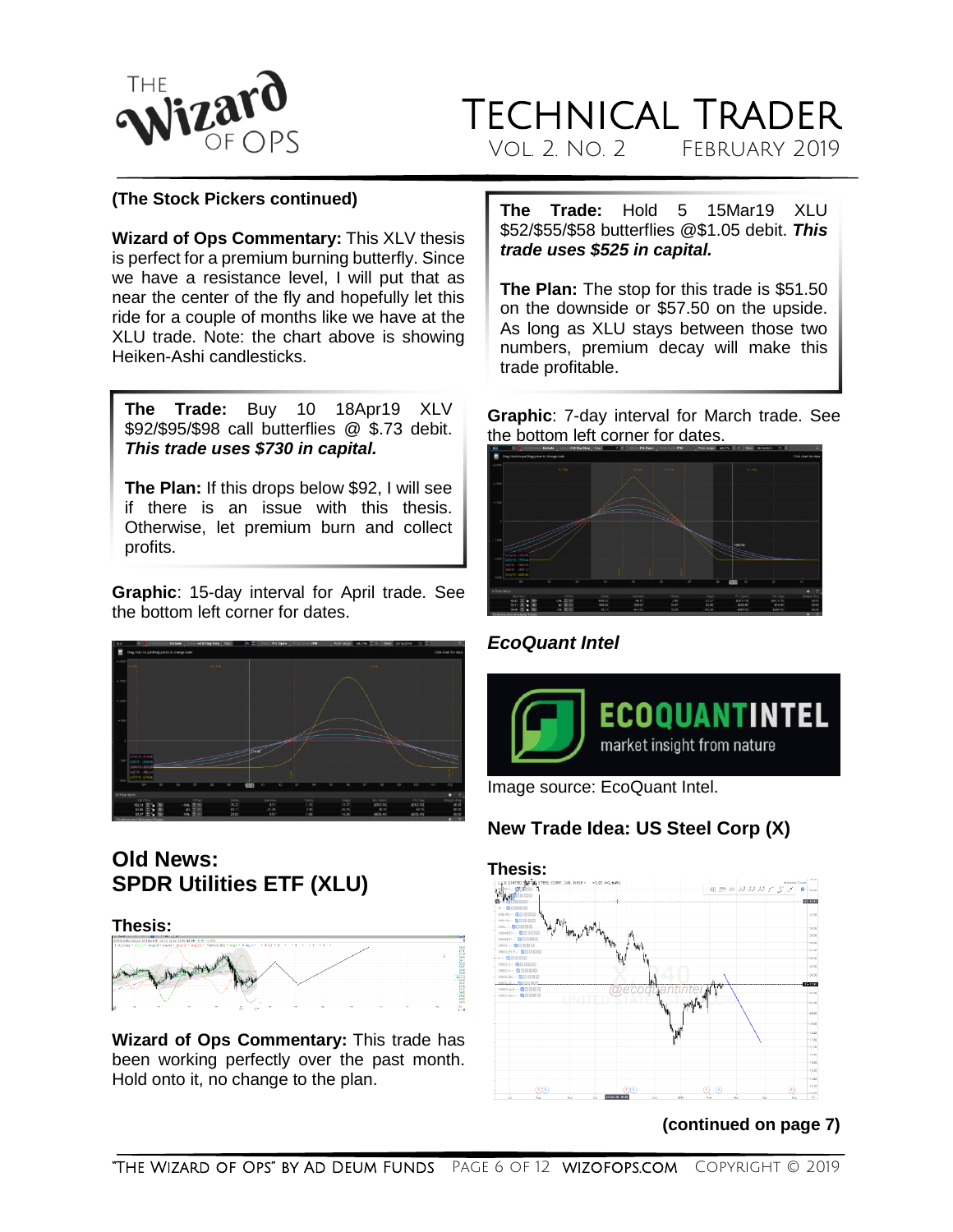![](_page_6_Picture_0.jpeg)

### Technical Trader VOL. 2. NO. 2. FEBRUARY 2019

#### **(The Stock Pickers continued)**

**Wizard of Ops Commentary:** The steel industry, and US Steel itself must have Andrew Carnegie rolling around in his grave. As technology has improved with metals that are lighter and stronger than steel, and costs of extracting iron have gone up with safety concerns among them, the whole steel industry has been turned upside down.

From a technical standpoint, Eco sees another turn down in the near future. Considering the longer-term timeline, this will be a 2-month trade.

Furthermore, considering the IV on these options are perpetually overpriced, this will be a short gamma trade.

**The Trade:** Sell 15 18Apr19 X \$24/\$25 call vertical @\$.34 credit. *This trade uses \$990 in capital.*

**The Plan:** At \$24.50, investigate if thesis is still intact. Hold until expiration, hopefully worthless. Should yield 33%.

#### **Old News:**

### **Direxion Daily MSCI India Bull 3X Shares (INDL)**

**Thesis:** 

![](_page_6_Figure_12.jpeg)

**EcoQuant Commentary:** India presents itself as a point of relative stability compared to its peers. The dust from India's parliamentary shakeup has settled and the market is optimistic about the country as a prospect for investment. [\(Forbes\)](https://www.forbes.com/sites/panosmourdoukoutas/2018/11/05/modi-keeps-on-lifting-india-up/#416949034a33)

**Wizard of Ops Commentary:** The Indian stock market has not been great. This trade was up 50% at one point, but has since dropped to down 50%. Again, this is an illiquid option trade, so who knows what the execution value is. It also has 2 months to ramp up, but it had better ramp up fast or it will become a loser really quick.

**The Trade:** Hold 40 18Apr19 INDL \$79/\$80 call vertical @\$.20 debit. *This trade uses \$800 in capital.*

**The Plan:** Risk full premium. Due to liquidity issues, a graphic would be misleading for this trade.

**Graphic**: 15-day interval for April trade. See the bottom left corner for dates.

![](_page_6_Figure_18.jpeg)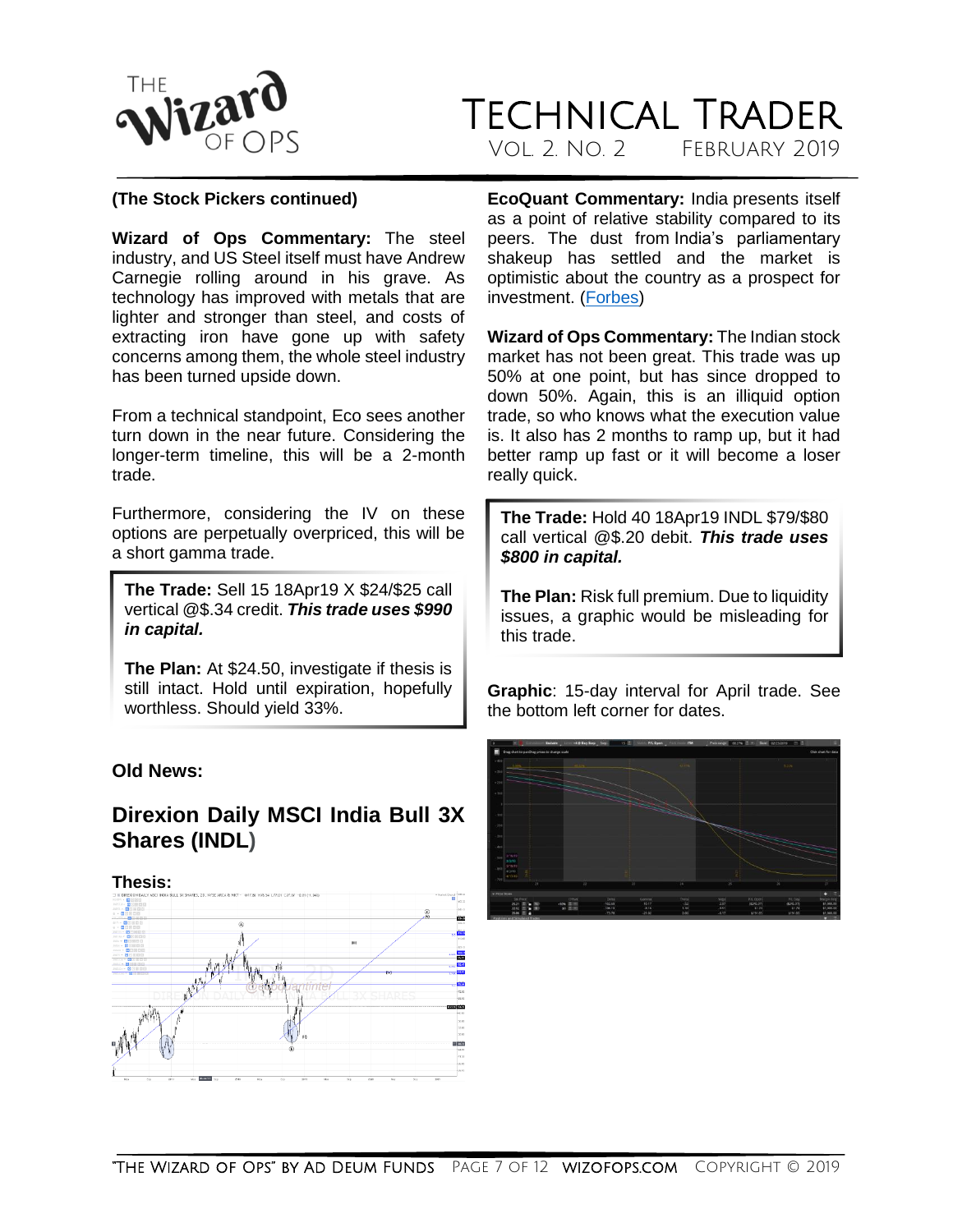![](_page_7_Picture_0.jpeg)

## <span id="page-7-0"></span>Wizard of Ops Volatility Trading

**Thesis:** In this new section, I am exposing the cheapest and most expensive options as related to its historical volatility. The way you use this information is to note the stock, and complete some due diligence to make a strategy for the stock. I share my lean and provide a little information about any upcoming catalyst I know of. Please do your own due diligence as well with this information. These calls will not be counted with the accounting section, since targets and timing are not specified. All volatilities are expressed in the monthly term.

For last month's moves, keep DLTR on and sell the \$150 put in FDX for \$.20.

#### **Cheapest Options**

| <b>Ticker</b>                  | <b>Implied</b><br><b>Volatility</b> | <b>Realized</b><br><b>Volatility</b> | <b>Strategy</b>                                                                                              | <b>Catalyst</b> |
|--------------------------------|-------------------------------------|--------------------------------------|--------------------------------------------------------------------------------------------------------------|-----------------|
| Ellie Mae Inc<br>(ELLI)        | .10                                 | .76                                  | None                                                                                                         | Catalyst passed |
| <b>Fiat Chrysler</b><br>(FCAU) | .32                                 | .5                                   | None                                                                                                         | Earnings passed |
| Intel (INTC)                   | .23                                 | .33                                  | None                                                                                                         | Earnings passed |
| Apple (AAPL)                   | .23                                 | .32                                  | None                                                                                                         | Earnings passed |
| Abbvie<br>(ABBV)               | .24                                 | .35                                  | Buy 5 15Mar19 \$75/\$77.5 put<br>vertical @\$.40 debit. This uses<br>\$200 in capital used. Full<br>premium. | Earnings passed |

#### **Most Expensive Options**

| Ticker                                              | <b>Implied</b><br><b>Volatility</b> | <b>Historical</b><br><b>Volatility</b> | <b>Strategy</b>                                                                                                   | <b>Catalyst</b>                        |
|-----------------------------------------------------|-------------------------------------|----------------------------------------|-------------------------------------------------------------------------------------------------------------------|----------------------------------------|
| Allscripts-<br><b>Misys</b><br>Healthcare<br>(MDRX) | .65                                 | .35                                    | None, Earnings                                                                                                    | Earnings                               |
| Energy<br>transfer (ET)                             | .31                                 | .26                                    | None, Earnings                                                                                                    | Earnings                               |
| Elanco<br><b>Animal Health</b><br>(ELAN)            | .53                                 | .29                                    | Buy 2 15Mar19 \$25/\$30/\$35<br>butterfly @\$2.15 Credit for<br>\$430 in capital used, \$33 or<br>\$27 stop level | None.<br>consistent<br>positive NRP    |
| Ascendis<br>Pharma<br>(ASND)                        | 1.83                                | .60                                    | None, Phase 3 catalyst                                                                                            | Catalyst                               |
| Disney (DIS)                                        | .21                                 | .13                                    | Buy 1 15Mar19<br>\$100/\$110/\$120 butterfly @<br>\$5.60 debit for \$560 capital<br>used. \$114 or \$106 stop.    | None.<br>Consistent high<br><b>NRP</b> |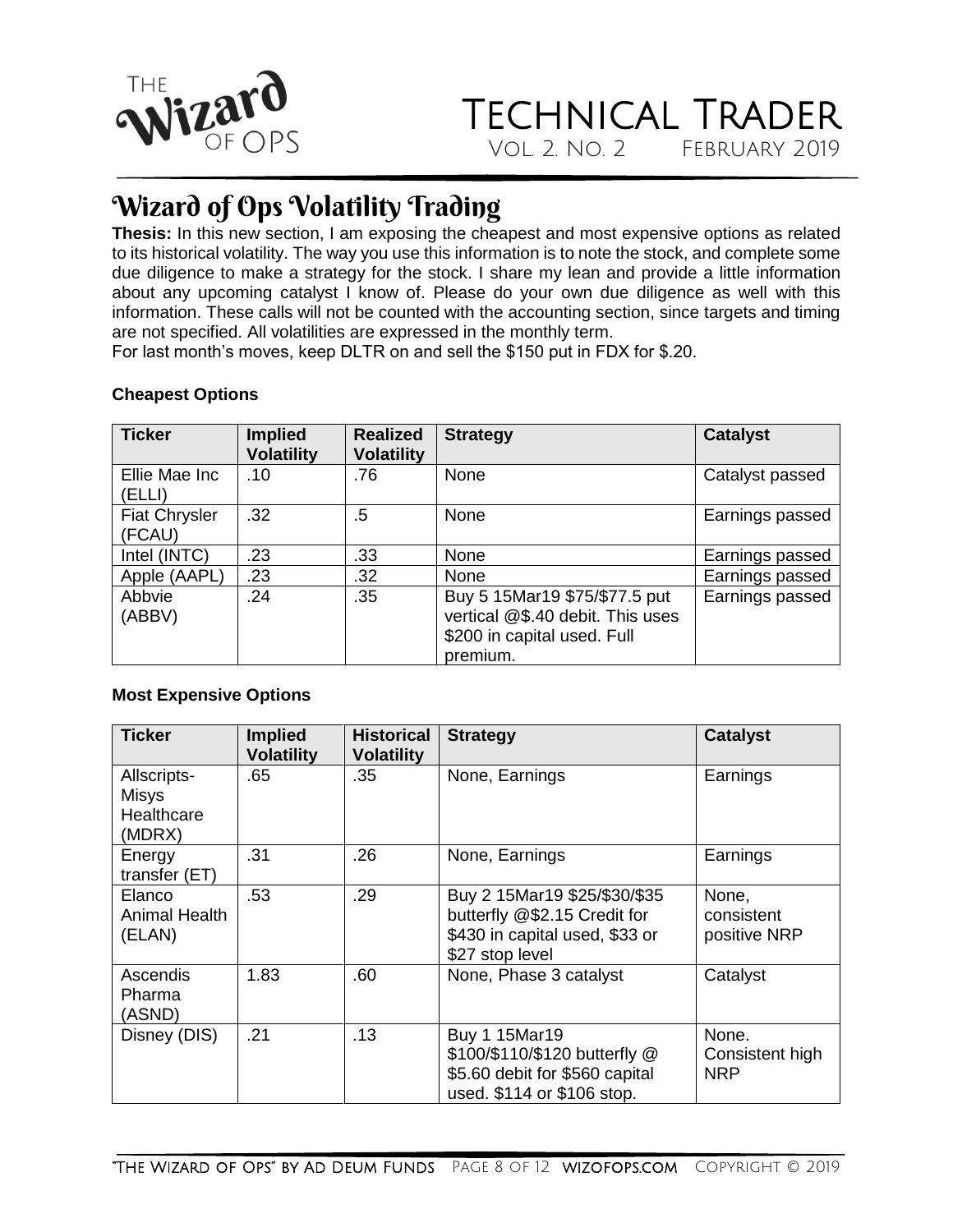![](_page_8_Picture_0.jpeg)

# <span id="page-8-0"></span>Past Performance

#### **Equity Trades**

| <b>Trade</b><br>No. | <b>Trade Type</b>            | <b>Underlying</b> | Open<br>Date  | <b>Expiration</b><br><b>Date</b> | <b>Close</b><br>Date | Capital<br>(\$) | <b>Profit/Loss</b><br>$($ \$) | Percentage<br>(%) | Adjustment<br>Line |
|---------------------|------------------------------|-------------------|---------------|----------------------------------|----------------------|-----------------|-------------------------------|-------------------|--------------------|
| Eq1                 | Long Gamma Vertical          | <b>SPX</b>        | Apr-18        | Dec-18                           | Sep-18               | 1,240           | 2,613                         | 211               | Eq3                |
| Eq2                 | Long Gamma Vertical          | <b>SPX</b>        | Apr-18        | May-18                           | May-18               | 450             | 900                           | 200               |                    |
| Eq3                 | Long Gamma Vertical          | <b>SPX</b>        | Jul-18        | Dec-18                           | Sep-18               | 1,800           | 2,613                         | 145               | Eq4                |
| Eq4                 | Long Gamma Hedge             | <b>SPX</b>        | <b>Jul-18</b> | Aug-18                           | Aug-18               | 600             | (600)                         | $-100$            |                    |
| Eq5                 | <b>Broken Wing Butterfly</b> | <b>SPX</b>        | Sep-18        | Dec-18                           | <b>Nov-18</b>        | 2,270           | (565)                         | $-25$             |                    |
| Eq6                 | <b>Butterfly Adjustment</b>  | <b>SPX</b>        | Sep-18        | Dec-18                           | <b>Nov-18</b>        | 250             | (250)                         | $-100$            |                    |
| Eq7                 | Weekly Term Calendar         | <b>SPX</b>        | Oct-18        | <b>Nov-18</b>                    | <b>Nov-18</b>        | 1,890           | 810                           | 43                |                    |
| Eq8                 | Long Gamma Vertical          | <b>SPX</b>        | <b>Nov-18</b> | Jun-19                           |                      | 1,455           |                               | 0                 |                    |
| Eq9                 | Double Calendar              | <b>SPX</b>        | Dec-18        | $Jan-19$                         | $Jan-19$             | 1,690           | 930                           | 55                |                    |
| Eq10                | <b>Weekly Calendar</b>       | <b>SPX</b>        | Jan-19        | Feb-19                           | Feb-19               | 1.930           | (1, 170)                      | $-61$             |                    |
|                     | Total                        |                   |               |                                  |                      | 22.212          | 5,280                         | 24%               |                    |

#### **Metals Trades**

| Trade<br>No.   | <b>Trade Type</b>   | <b>Underlying</b> | Open<br>Date | <b>Expiration</b><br>Date | <b>Close</b><br>Date | Capital (\$)             | Profit/Loss (\$) | Percentage (%) | <b>Adjustment</b><br>Line |
|----------------|---------------------|-------------------|--------------|---------------------------|----------------------|--------------------------|------------------|----------------|---------------------------|
| M1             | Long Gamma Vertical | <b>GLD</b>        | Apr-18       | $Jan-19$                  | $Jan-19$             | 2,300                    | (2,300)          | $-100$         | M3                        |
| M2             | Campaign Calendar   | <b>SLV</b>        | Apr-18       | May-18                    | $Dec-18$             | 1.140                    | (1, 140)         | $-100$         |                           |
| M <sub>3</sub> | Long Gamma Vertical | <b>GLD</b>        | Apr-18       | $Jan-19$                  | $Jan-19$             | 2.507                    | (2,507)          | $-100$         |                           |
| M4             | Butterfly           | GLD               | May-18       | Jun-18                    | Jun-18               | 420                      | (420)            | $-100$         |                           |
| M <sub>5</sub> | Long Gamma Vertical | <b>GLD</b>        | Aug-18       | Jun-19                    |                      | 3.500                    | 3.900            | 111            | M7                        |
| M6             | Butterfly           | <b>GDX</b>        | Sep-18       | Dec-18                    | Oct-18               | 460                      | 470              | 102            |                           |
| <b>M7</b>      | Butterfly           | <b>GLD</b>        | Dec-18       | $Jun-19$                  |                      | $\overline{\phantom{0}}$ |                  |                |                           |
| M8             | Butterfly           | <b>GDX</b>        | Feb-19       | Aug-19                    |                      | 1,250                    |                  |                |                           |
|                | <b>Total</b>        |                   |              |                           |                      | 10,327                   | (5, 287)         | $-51%$         |                           |

#### **Energy Trades**

| Trade<br>No.    | <b>Trade Type</b>           | <b>Underlying</b> | Open<br>Date  | <b>Expiration</b><br>Date | <b>Close</b><br>Date     | Capital (\$) | <b>Profit/Loss</b><br>$($ \$) | Percentage (%) | Adjustment<br>Line |
|-----------------|-----------------------------|-------------------|---------------|---------------------------|--------------------------|--------------|-------------------------------|----------------|--------------------|
| En1             | Long Gamma Vertical         | <b>XOP</b>        | Apr-18        | Jun-18                    | Jun-18                   | 2,200        | (2,200)                       | $-100$         | En <sub>2</sub>    |
| En2             | Long Gamma Vertical         | <b>XOP</b>        | $May-18$      | <b>Jun-18</b>             | <b>Jun-18</b>            | 2,100        | (2, 100)                      | $-100$         |                    |
| En3             | Calendar                    | USO               | $May-18$      | $Jun-18$                  | <b>Jun-18</b>            | 1,000        | 1,260                         | 126            |                    |
| En4             | Campaign Diagonal           | <b>USO</b>        | Jun-18        | Jul-18                    | Jul-18                   | 2,160        | 80                            | 4              |                    |
| En <sub>5</sub> | Calendar                    | USO               | Jul-18        | Aug-18                    | Aug-18                   | 620          | 420                           | 68             |                    |
| En6             | Campaign Calendar           | <b>USO</b>        | Sep-18        | Dec-18                    | Oct-18                   | 1,350        | (100)                         | $-7$           |                    |
| En7             | Butterfly - Short Term      | <b>UNG</b>        | Sep-18        | Oct-18                    | Oct-18                   | 1,250        | (490)                         | $-39$          |                    |
| En8             | Butterfly                   | <b>USO</b>        | Oct-18        | <b>Nov-18</b>             | <b>Nov-18</b>            | 925          | (180)                         | $-19$          |                    |
| En9             | Long Gamma Vertical         | <b>USO</b>        | <b>Nov-18</b> | Dec-18                    | Dec-18                   | 280          | (280)                         | $-100$         |                    |
| En10            | Butterfly                   | <b>USO</b>        | Dec-18        | Jul-19                    | ۰                        | 880          |                               | 0              |                    |
| En11            | <b>Short Gamma Vertical</b> | <b>USO</b>        | Nov-18        | $Jan-19$                  | $Jan-19$                 | 950          | 300                           | 32             |                    |
| En12            | Butterfly                   | <b>UNG</b>        | Feb-19        | Jul-19                    | $\overline{\phantom{0}}$ | 1,250        | ۰                             | 0              |                    |
|                 | Total                       |                   |               |                           |                          | 12,835       | 3,290                         | $-26%$         |                    |

**(continued on page 10)**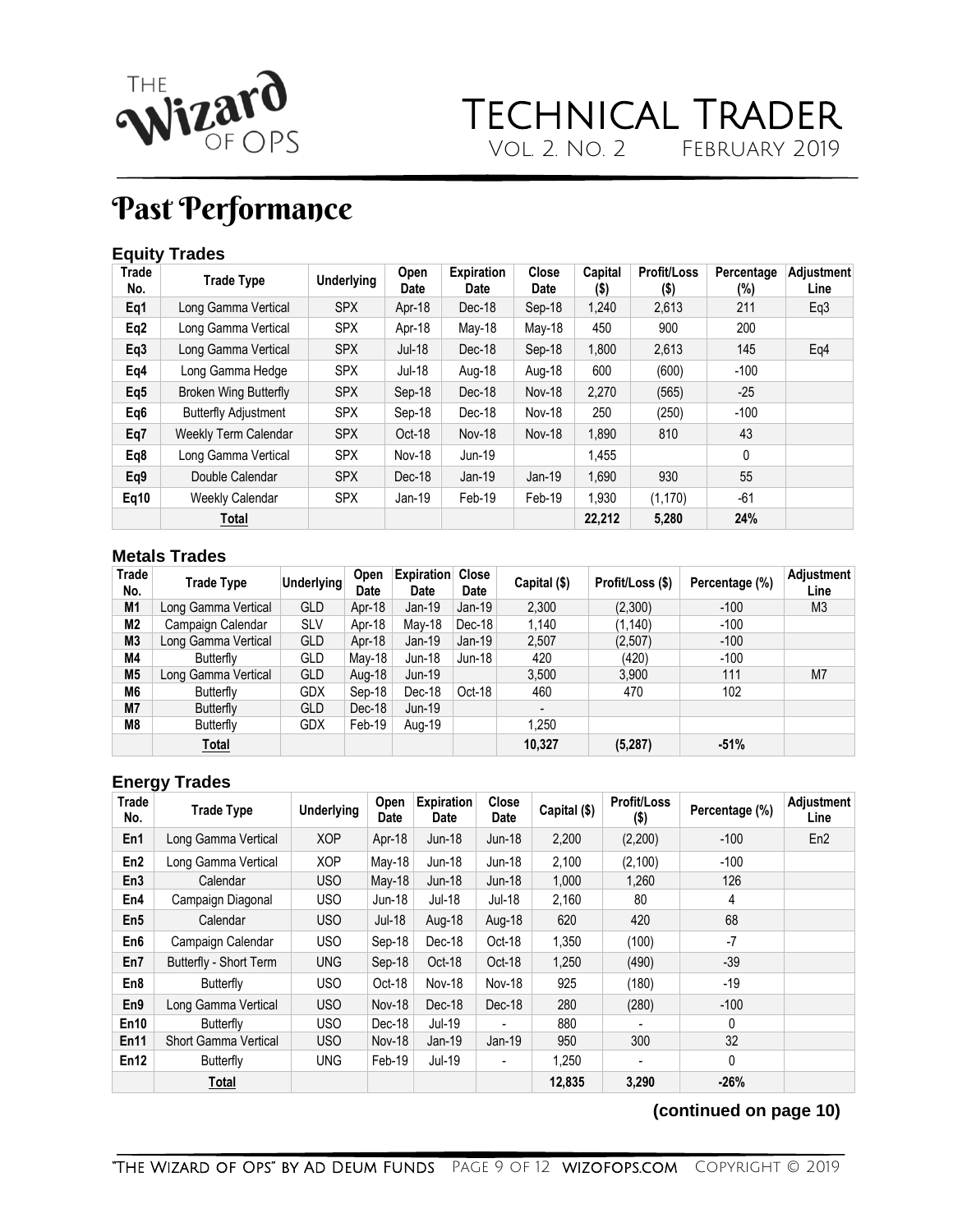![](_page_9_Picture_0.jpeg)

![](_page_9_Picture_1.jpeg)

#### **(Past Performance continued)**

#### **Bond Trades**

| Trade<br>No. | <b>Trade Type</b>     | <b>Underlying</b> | <b>Open Date</b> | <b>Expiration</b><br>Date | <b>Close</b><br>Date | Capital (\$) | Profit/Loss (\$) | Percentage (%) |
|--------------|-----------------------|-------------------|------------------|---------------------------|----------------------|--------------|------------------|----------------|
| <b>B1</b>    | Campaign Calendar     | TLT               | Apr-18           | May-18                    |                      | 4.230        | 3.240            | 77             |
| <b>B2</b>    | Calendar - Short Term | TLT               | Oct-18           | <b>Nov-18</b>             |                      | 850          | 300              | 35             |
| <b>B3</b>    | Long Gamma Vertical   | TLT               | <b>Nov-18</b>    | Dec-18                    |                      | 260          | (260)            | $-100$         |
| <b>B4</b>    | Short Gamma Vertical  | TLT               | <b>Nov-18</b>    | Jun-19                    |                      | 2.970        |                  |                |
|              | <u>Total</u>          |                   |                  |                           |                      | 5.340        | 3,280            | 61%            |

#### **Stock Pickers – EcoQuant Intel**

| Trade<br>No.     | Trade Type                  | <b>Underlying</b> | Open Date     | <b>Expiration</b><br>Date | Close<br>Date | Capital<br>$($ \$) | <b>Profit/Loss</b><br>$($ \$) | Percentage<br>(%) | <b>Adjustment</b><br>Line |
|------------------|-----------------------------|-------------------|---------------|---------------------------|---------------|--------------------|-------------------------------|-------------------|---------------------------|
| Eco1             | Calendar                    | <b>EWZ</b>        | May-18        | Sep-18                    | Sep-18        | 350                | 250                           | 71                | Eco4                      |
| Eco <sub>2</sub> | Butterfly                   | <b>RUT</b>        | Jun-18        | Jul-18                    | Jul-18        | 3.840              | 951                           | 25                |                           |
| Eco <sub>3</sub> | Butterfly                   | <b>SMH</b>        | Jul-18        | Aug-18                    | Aug-18        | 1,026              | 618                           | 60                |                           |
| Eco4             | <b>Hedge Vertical</b>       | <b>EWZ</b>        | Jun-18        | Aug-18                    | Aug-18        | 280                | (280)                         | $-100$            |                           |
| Eco <sub>5</sub> | Calendar                    | <b>RSX</b>        | Aug-18        | Sep-18                    | Sep-18        | 500                | 650                           | 130               |                           |
| Eco <sub>6</sub> | Butterfly                   | <b>UNG</b>        | Oct-18        | <b>Nov-18</b>             | <b>Nov-18</b> | $\sqrt{570}$       | 25                            | 4                 |                           |
| Eco7             | Calendar                    | <b>FXI</b>        | <b>Nov-18</b> | Dec-18                    | Dec-18        | 560                | 370                           | 66                |                           |
| Eco8             | Long Gamma Vertical         | <b>INDL</b>       | Dec-18        | Apr-19                    |               | 800                |                               | 0                 |                           |
| Eco9             | <b>Short Gamma Vertical</b> | X                 | $Feb-19$      | Apr-19                    |               | 990                | $\overline{\phantom{a}}$      | 0                 |                           |
|                  | Total                       |                   |               |                           |               | 7,126              | 2.584                         | 36%               |                           |

#### **Stock Pickers – MTF**

| Trade<br>No.     | <b>Trade Type</b>           | <b>Underlying</b> | Open<br>Date | <b>Expiration</b><br><b>Date</b> | <b>Close</b><br>Date | Capital (\$) | <b>Profit/Loss</b><br>\$)    | Percentage<br>(%) | Adjustment<br>Line |
|------------------|-----------------------------|-------------------|--------------|----------------------------------|----------------------|--------------|------------------------------|-------------------|--------------------|
| MTF1             | Long Gamma Vertical         | <b>JPM</b>        | Apr-18       | <b>Jun-18</b>                    | Jun-18               | 1,060        | (1,060)                      | $-100$            |                    |
| MTF <sub>2</sub> | Long Gamma Vertical         | EEM               | Jun-18       | Sep-18                           | Sep-18               | 500          | (500)                        | $-100$            |                    |
| MTF3             | Iron Condor                 | <b>XLU</b>        | Jul-18       | Sep-18                           | Sep-18               | 1,260        | 420                          | 33                |                    |
| MTF4             | Broken Wing Butterfly       | IYR.              | Sep-18       | <b>Nov-18</b>                    | <b>Nov-18</b>        | 574          | 301                          | 52                | MTF <sub>5</sub>   |
| MTF5             | <b>Butterfly Adjustment</b> | IYR.              | Sep-18       | <b>Nov-18</b>                    | <b>Nov-18</b>        | 189          | (189)                        | $-100$            |                    |
| MTF6             | Butterfly                   | <b>XLU</b>        | Jan-19       | Mar-19                           |                      | 525          |                              | 0                 |                    |
| MTF7             | Butterfly                   | <b>XLV</b>        | Feb-19       | Apr-19                           |                      | 730          | $\qquad \qquad \blacksquare$ | 0                 |                    |
|                  | <u>Total</u>                |                   |              |                                  |                      | 3,583        | (1,028)                      | $-29%$            |                    |

**(continued on page 11)**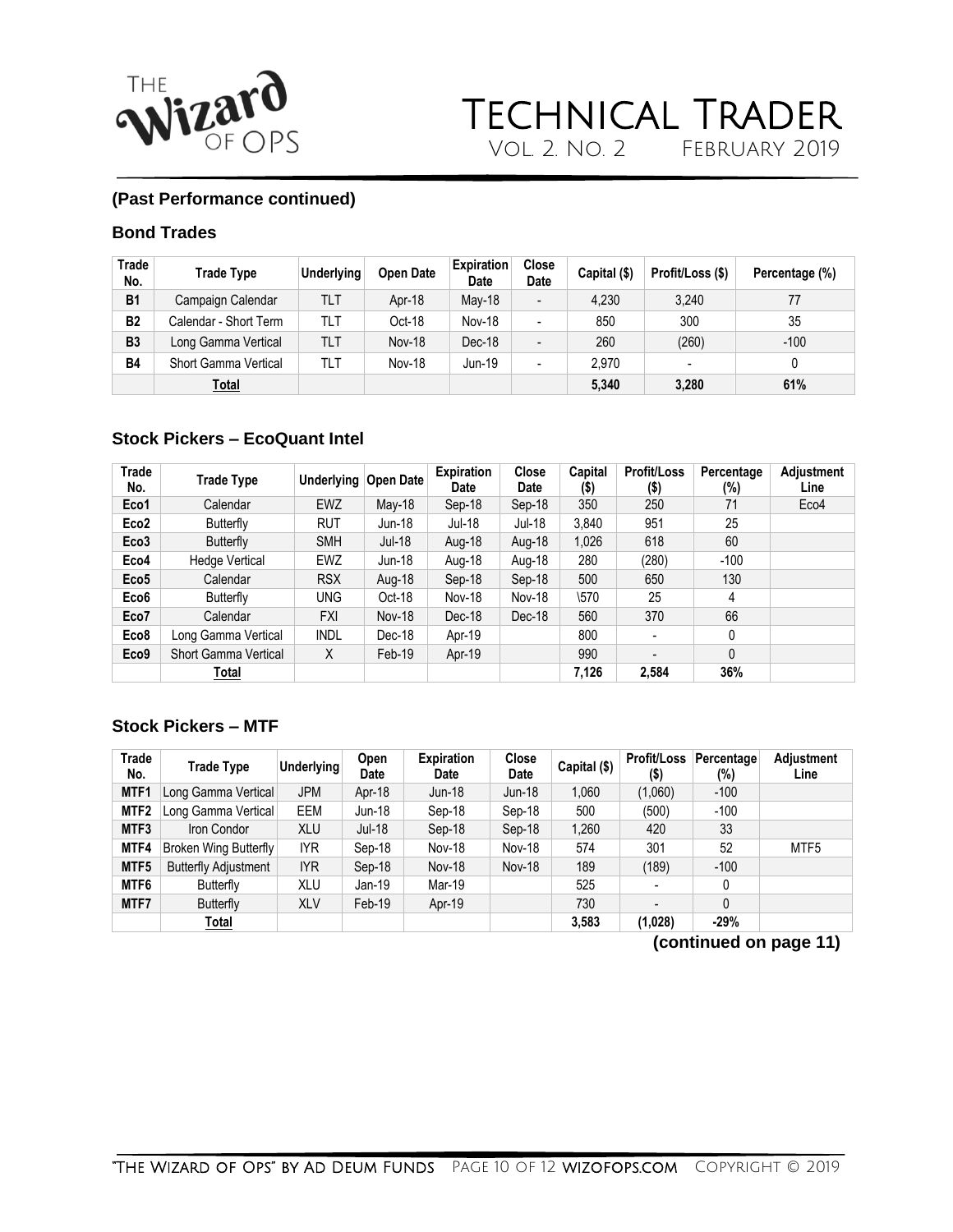![](_page_10_Picture_0.jpeg)

#### **(Past Performance continued)**

#### **Stock Pickers – ElliottWaveTrader**

| Trade<br>No.     | <b>Trade Type</b>            | <b>Underlying</b> | Open<br>Date | <b>Expiration</b><br>Date | Close<br>Date | Capital<br>$($ \$) | <b>Profit/Loss</b><br>(5) | Percentage<br>$(\%)$ | Adjustment<br>Line |
|------------------|------------------------------|-------------------|--------------|---------------------------|---------------|--------------------|---------------------------|----------------------|--------------------|
| EWT <sub>1</sub> | Butterfly                    | AMZN              | Apr-18       | May-18                    | May-<br>18    | 650                | 345                       | 53%                  |                    |
| EWT <sub>2</sub> | Long Gamma Vertical          | <b>GOOGL</b>      | May-18       | Jun-18                    | Jun-18        | 300                | 450                       | 150%                 |                    |
| EWT <sub>3</sub> | Long Gamma Vertical          | <b>GOOGL</b>      | Jun-18       | Jul-18                    | Jul-18        | 510                | 360                       | 71%                  |                    |
| EWT4             | Butterfly                    | <b>LUV</b>        | Jun-18       | Jul-18                    | Jul-18        | 530                | 740                       | 140%                 |                    |
| EWT <sub>5</sub> | <b>Broken Wing Butterfly</b> | GD                | Jul-18       | Aug-18                    | Aug-18        | 816                | 100                       | 12%                  |                    |
| EWT6             | Butterfly                    | <b>ROK</b>        | Jul-18       | Oct-18                    | Sep-18        | 579                | 1,701                     | 294%                 |                    |
| EWT7             | Long Gamma Vertical          | GS.               | Aug-18       | <b>Nov-18</b>             | Sep-18        | 470                | (55)                      | $-12%$               |                    |
| EWT8             | <b>Butterfly</b>             | <b>JPM</b>        | Sep-18       | Dec-18                    | Dec-18        | 750                | (750)                     | $-100\%$             |                    |
| EWT9             | Butterfly                    | <b>SMH</b>        | Sep-18       | Jan-19                    | $Jan-19$      | 570                | (570)                     | $-100%$              | <b>EWT11</b>       |
| <b>EWT10</b>     | Campaign Calendar            | <b>INTU</b>       | Oct-18       | Jan-19                    | Jan-19        | 792                | 915                       | 116%                 |                    |
| <b>EWT11</b>     | Bearish Vert Sold            | <b>SMH</b>        | Oct-18       | Jan-19                    | $Jan-19$      | 60                 | (60)                      | $-100%$              |                    |
| <b>EWT12</b>     | Long Gamma Vertical          | <b>UNP</b>        | Nov-18       | Dec-18                    | Dec-18        | 490                | 1,470                     | 300%                 |                    |
| <b>EWT13</b>     | <b>Risk Reversal</b>         | <b>NBEV</b>       | Dec-18       | Jan-19                    | $Jan-19$      | 800                | 1,400                     | 175%                 |                    |
| <b>EWT14</b>     | Long Gamma Vertical          | <b>PANW</b>       | Jan-19       | Jun-19                    |               | 780                |                           | 0%                   |                    |
| <b>EWT15</b>     | Long Gamma Vertical          | AMD               | Feb-19       | Mar-19                    |               | 450                |                           | $0\%$                |                    |
|                  | Total                        |                   |              |                           |               | 7,317              | 6,046                     | 83%                  |                    |

### **Wizard of Ops Volatility Trading**

| Trade<br>No. | <b>Trade Type</b>    | <b>Underlying</b> | Open<br>Date | <b>Expiration Date</b> | <b>Close</b><br>Date | Capital (\$) | <b>Profit/Loss</b><br>$($ \$) | Percentage<br>$(\%)$ |
|--------------|----------------------|-------------------|--------------|------------------------|----------------------|--------------|-------------------------------|----------------------|
| WIZ1         | Long Gamma Vertical  | <b>DLTR</b>       | $Jan-19$     | Mar-19                 |                      | 285          |                               | $0\%$                |
| WIZ2         | Calendar             | <b>FDX</b>        | Jan-19       | Mar-19                 |                      | 216          | $\overline{\phantom{a}}$      | $0\%$                |
| WIZ3         | Long Gamma Vertical  | LOW               | $Jan-19$     | Feb-19                 | Feb-19               | 288          | (288.00)                      | $-100%$              |
| WIZ4         | Long Gamma Vertical  | <b>ORCL</b>       | Jan-19       | Feb-19                 | Feb-19               | 286          | (286.00)                      | $-100%$              |
| WIZ5         | Short Gamma Vertical | FL                | $Jan-19$     | Feb-19                 | Feb-19               | 525          | 225.00                        | 43%                  |
| WIZ6         | Long Gamma Vertical  | <b>ABBV</b>       | Feb-19       | Mar-19                 |                      | 200          |                               | $0\%$                |
| WIZ7         | Butterfly            | <b>ELAN</b>       | Feb-19       | Mar-19                 |                      | 430          | $\overline{\phantom{a}}$      | $0\%$                |
| WIZ8         | Butterfly            | <b>DIS</b>        | Feb-19       | Mar-19                 |                      | 560          | $\overline{\phantom{a}}$      | $0\%$                |
|              | <b>Total</b>         |                   |              |                        |                      | 1,099        | (349)                         | $-32%$               |